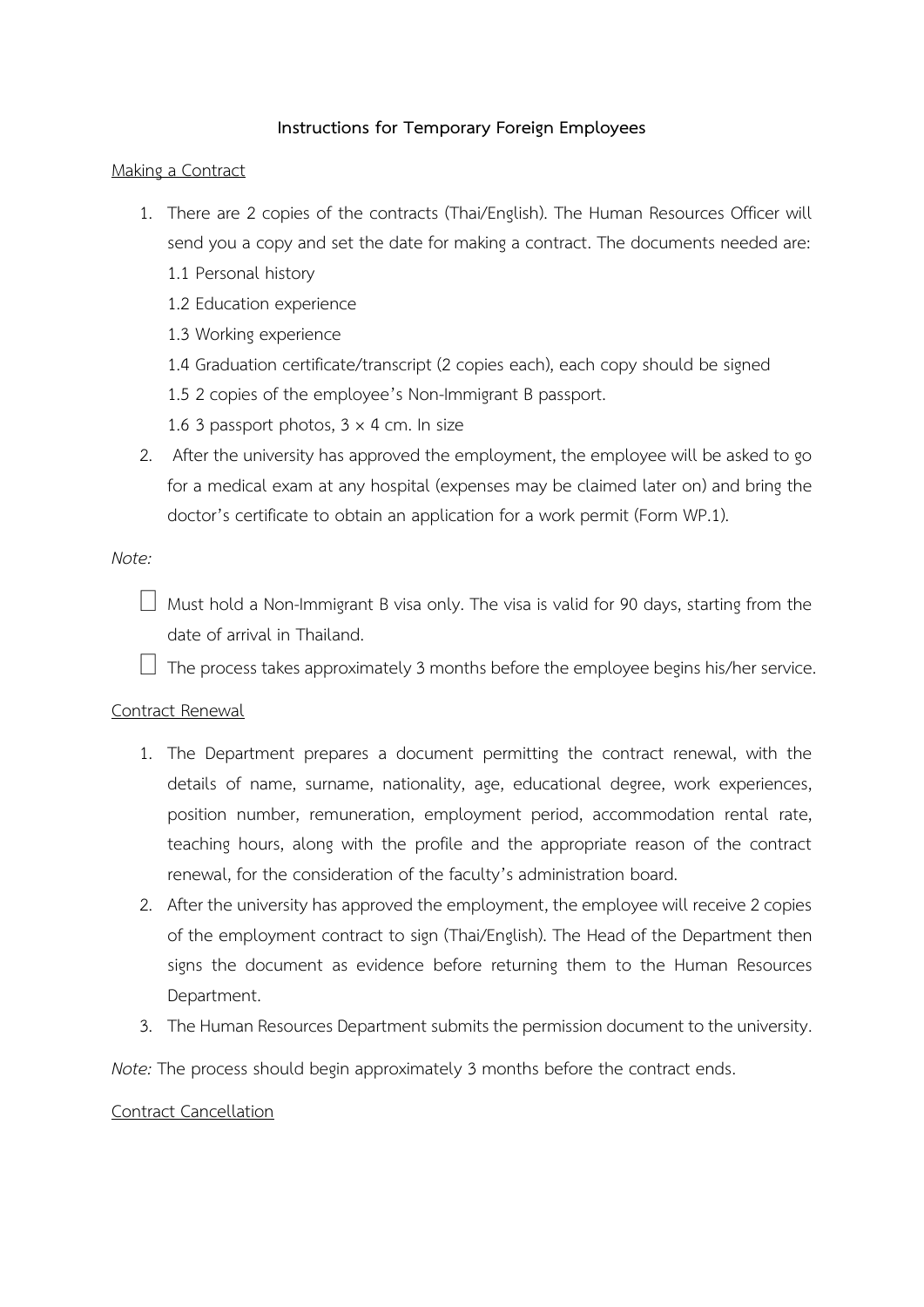- 1. Submit a letter of resignation to your Department Head and wait for the resignation to be approved by the university.
- 2. The Human Resources Officer sends a visa cancellation letter to the university's Human Resources Department to obtain approval from the President.
- 3. Bring all documents to the Immigration Bureau to process the visa cancellation.

### Employee's ID Card Request

Bring a copy of the employment contract to the 5<sup>th</sup> floor, Chamchuri 5 building, and wait for your ID card to be issued

*Note:* Office hours – weekdays 8.30 a.m. – 12 noon/1 p.m. – 4.30 p.m.

### Contract Renewal Fee Claim

- 1. After the visa renewal, work permit, and medical exam, the department sends the documents with receipts, copy of employment permission, and copy of the employment contract attached to the human resources department.
- 2. After completing the process, the financial department will inform you to collect the cheque.

*Note:* The fee claim cannot exceed 8,000 baht/person/year.

### Application of Work Permit Request

- 1. Fill out the WP.1 form  $(1<sup>st</sup>$  application of work permit) and send it back to the human resources Office along with a 100-baht application fee and 3,000-baht contract renewal fee for a 1 year work permit (expenses can be claimed). If exceeding 1 year, the fee will be calculated based on the number of months in service
- 2. The Human Resources office will examine all of the following documents:
	- 2.1 Letter to the Director-General of the Department of Employment
	- 2.2 Application of work permit (Form WP.1)
	- 2.3 Certificate of employment
	- 2.4 A copy of the ID card signed by the President
	- 2.5 A certificate of the degree and working experience
	- 2.6 An employee-signed power of attorney, with a 10-baht revenue stamp attached
	- 2.7 A president-signed power of attorney, with a 10-baht revenue stamp attached
	- 2.8 A doctor's certificate certifying that the employee does not have any of the 6 prohibitive diseases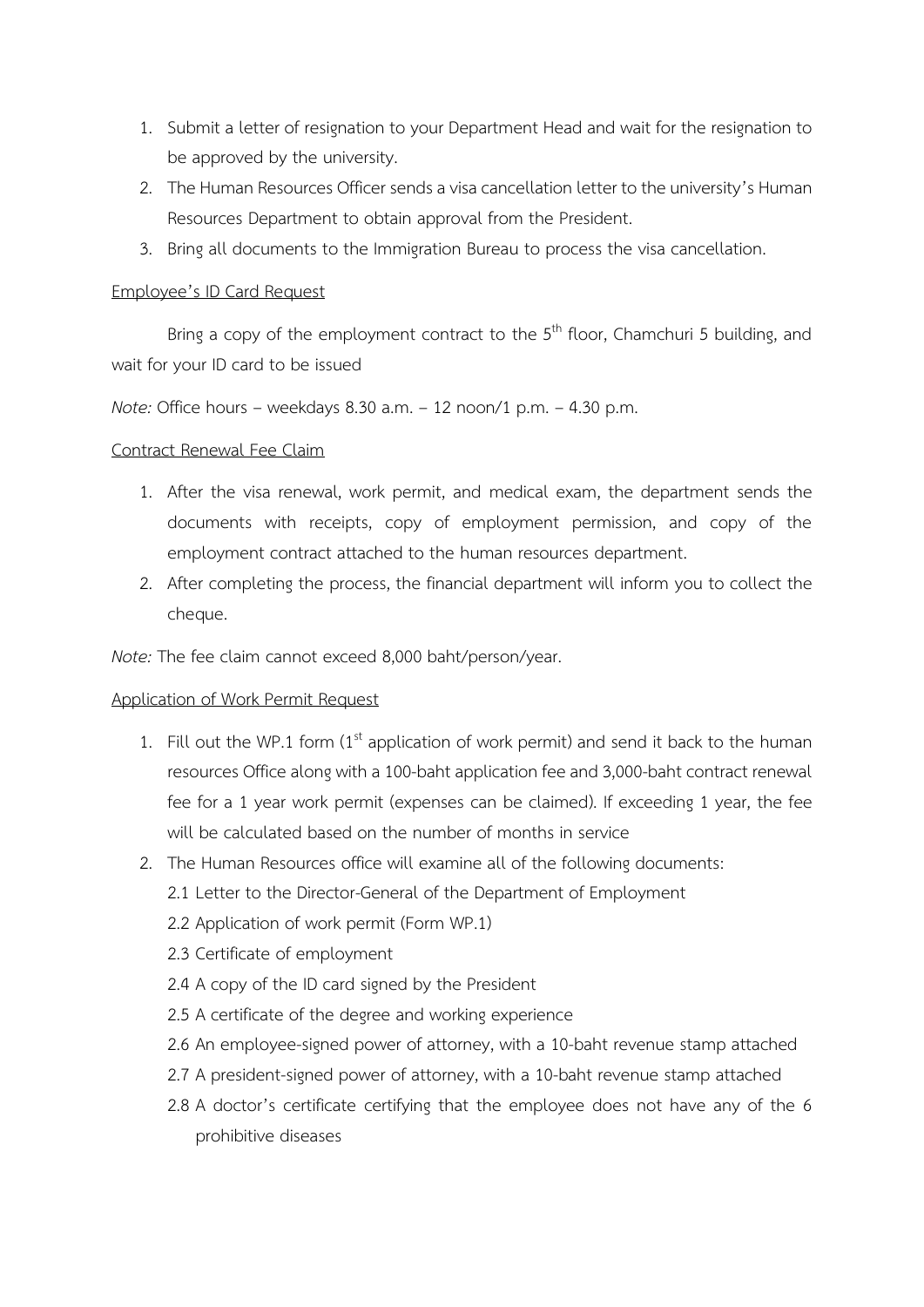- 2.9 The first page of the passport, most recent visa page, most recent travel date, a departure card and their copies
- 2.10 A copy of the employment permission and contract
- 2.11 A copy of the appointment document signed by the President
- 2.12 A copy of the ID card of the authorized representative
- 3. The human resources officers submit the documents to the Foreign Workers Administration Office, Ministry of Labor. Then the human resources officers will set the date for the appointment for receiving work permit documents.
- 4. On the appointment date, employees must bring their passport with them. After returning to the faculty, they need to make a copy of work permit documents and keep the copy in the profile folder.

### Work Permit Renewal

- 1. Fill out the WP.5(Work Permit Renewal) form and it send back to the human resources office along with 100-baht application fee and 3,000-baht contract renewal fee for 1 year work permit (expenses can be claimed).
- 2. The Human Resources office will examine all of the following documents:
	- 2.1 Letter to the Director-General of the Department of Employment
	- 2.2 Application of work permit renewal (Form WP.5)
	- 2.3 Certificate of employment
	- 2.4 A copy of the ID card signed by the President
	- 2.5 An employee-signed power of attorney, with a 10-baht revenue stamp attached
	- 2.6 A doctor's certificate ceritifying that the employee does not have any of the 6 prohibitive diseases
	- 2.7 The first page of the passport, the most recent visa page, most recent travel date, a departure card and their copies
	- 2.8 The employee's passport and one copy
	- 2.9 Work Permit and one copy
	- 2.10 A copy of employment permission and contract
	- 2.11 A copy of the appointment document signed by the President
- 3. About 2 days after the visa renewal, the Human Resources officer will send all documents to Foreign Workers Administration Office, Ministry of Labor.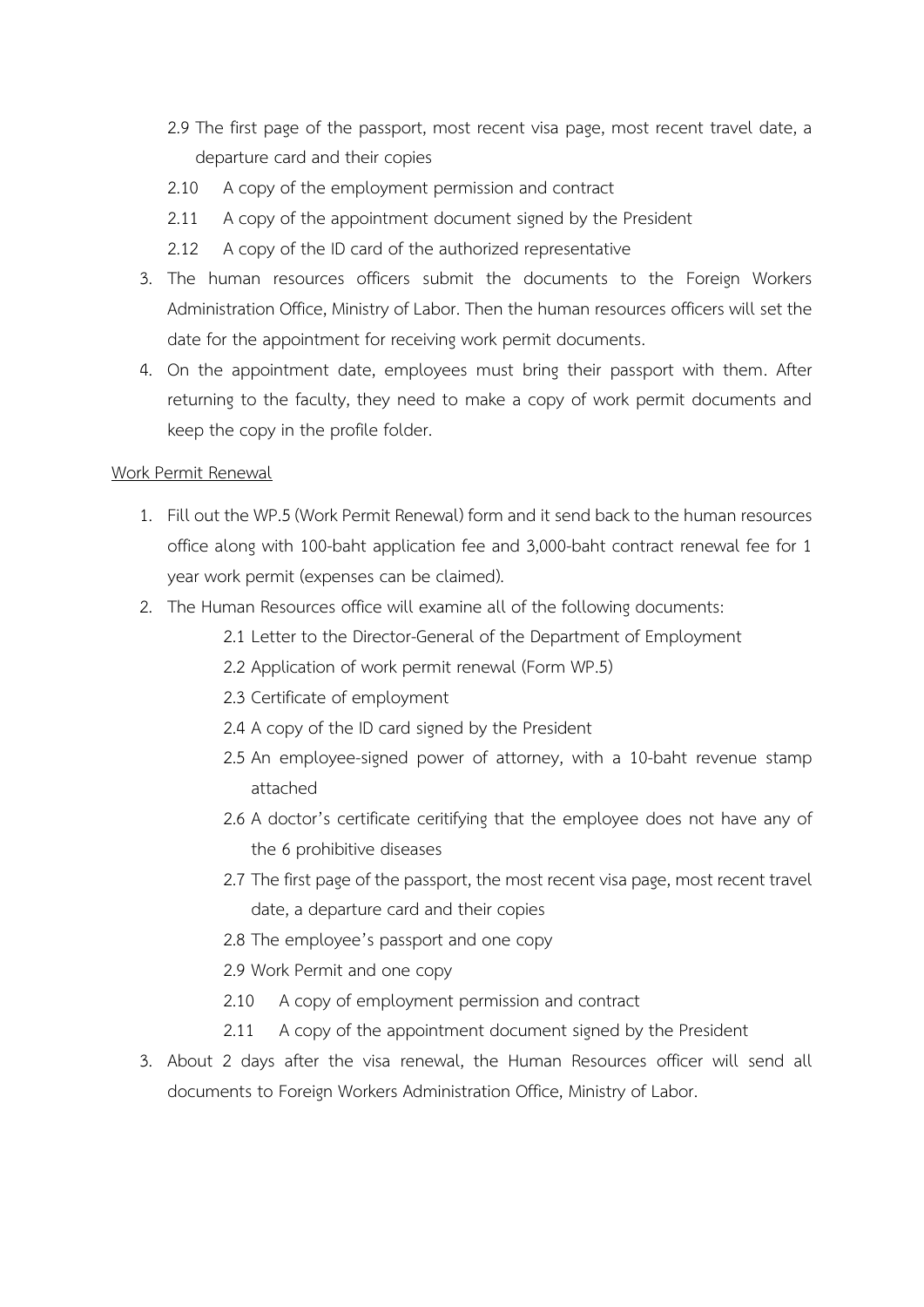*Caution:* In case that the employee's signature in the copy of the passport does not match the copy of the work permit, the employee is required to sign their name again and the Human Resources will submit all documents to Foreign Workers Administration Office on the next day.

# Insured Person Registration

- 1. The Human Resources officer will bring the SSO 1-03 Employee Registration form and the SSO 9-02 form for the Employee to select a hospital and request for changing of medical cards to the employees to fill out and choose the hospital that belongs to the Social Security Office in Bangkok. The employees must hand it in with a copy of a passport and a work permit.
- 2. The Human Resources officer will bring all documents to the Dean to sign. Then the documents will be brought to a Social Security Office for a Security Service Number.

# Taxpayer Registration

- 1. The Human Resources officer will send a request form of taxpayer's number and ID card (L.P. 10.1) to foreign lecturers to fill out, along with signing in a power of attorney, with a 10-baht revenue stamp attached. Then the lecturers need to send all the documents with a copy of the passport and a work permit.
- 2. The Human Resources officer will send all documents to the Revenue Office and wait for the taxpayer's ID card.

*Note:* After the foreign lecturers receive a work permit number, a security service number, and a taxpayer number, the human resources officer will record the data and send them to the university for CU-HR and income payment system record.

# Report Yourselves after 90 days

# **Report at the Immigration Bureau**

- 1. Hand in the Form for Aliens to Notify of Remaining Longer than 90 Days (T.M. 47), including a passport at the Immigration Bureau.
- 2. Keep the Receipt of Notification of the form for the next report.

# **Report via postal service**

- 1. Prepare the following documents:
	- 1.1 A copy of a passport (a page with the employees' photo, the most recent day of arrival, and the most recent staying in Thailand permission)
	- 1.2 A copy of T.M. 6
	- 1.3 Receipt of Notification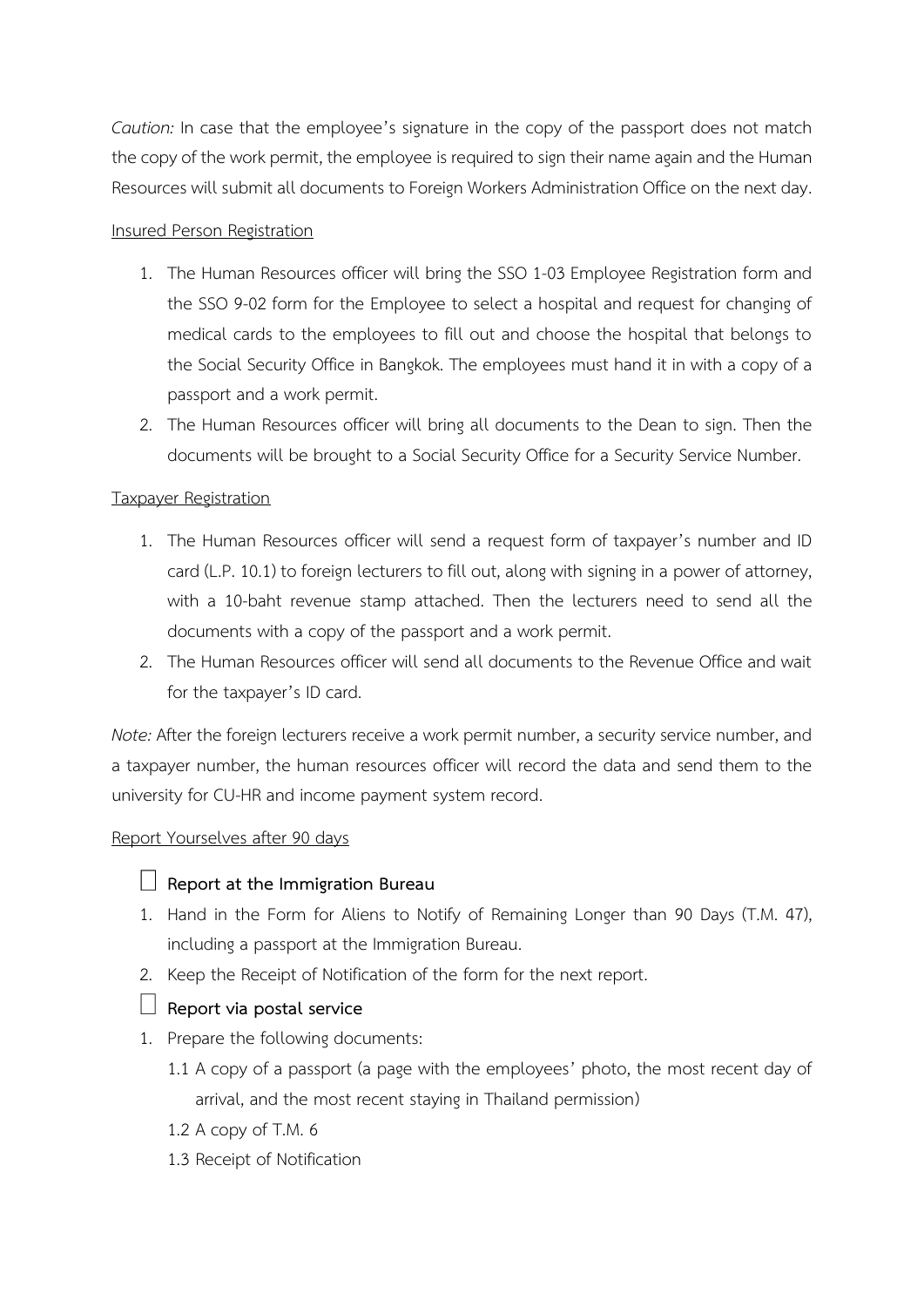1.4 Form T.M. 47

- 1.5 A 6.5  $\times$  9 inches envelop with a 10-baht stamp attached, addressed to the employees for receiving documents for the next report.
- 2. Bring all the documents to the Immigration Bureau within 15 days before the report due date.

*Note:* If the employee travel out of the country and return into the country the period of 90 days from the most recent arrival will be counted.

### Visa Renewal

- 1. The Human Resources Officers provide the extension of temporary stay in the Kingdom application form (TM.7) and the Immigration Bureau application form for employees to fill in their details and attach their photos. Employees must also attach copy of their passports and work permit and hand in all documents to the Human Resources officers.
- 2. Human Resources officers provide a form to employees to sign for visa and work permit renewal, attached with the letter to the Director of the Immigration Bureau, the letter to the General of Department of Employment and the employment certificate. Submit these documents to the President for a signature, in order to be used as a cover letter for temporary employees' visa and work permit renewal. Please also attach a copy of the President's I.D. card along with the employment certificate.
- 3. After receiving the cover letter, documents from the University and TM.7 application form for temporary employees, the Human Resources officers are required to check the following documents:
	- 3.1 A letter to the Director of the Immigration Bureau
	- 3.2 TM. 7 application form with an attached photo
	- 3.3 An Immigration Bureau application form
	- 3.4 Employment permission and contract
	- 3.5 A copy of the president's appointment letter
- 4. Every Wednesday on the third week of the month the human resources officers are required to reserve the Faculty's van for visa renewal at Immigration Bureau Chaeng Wattana. The renewal fee is 1,900 Baht (expenses can be claimed). After getting back to the Faculty, employees are required to make 2 copies of their recent visas and hand it in to the human resources officers.